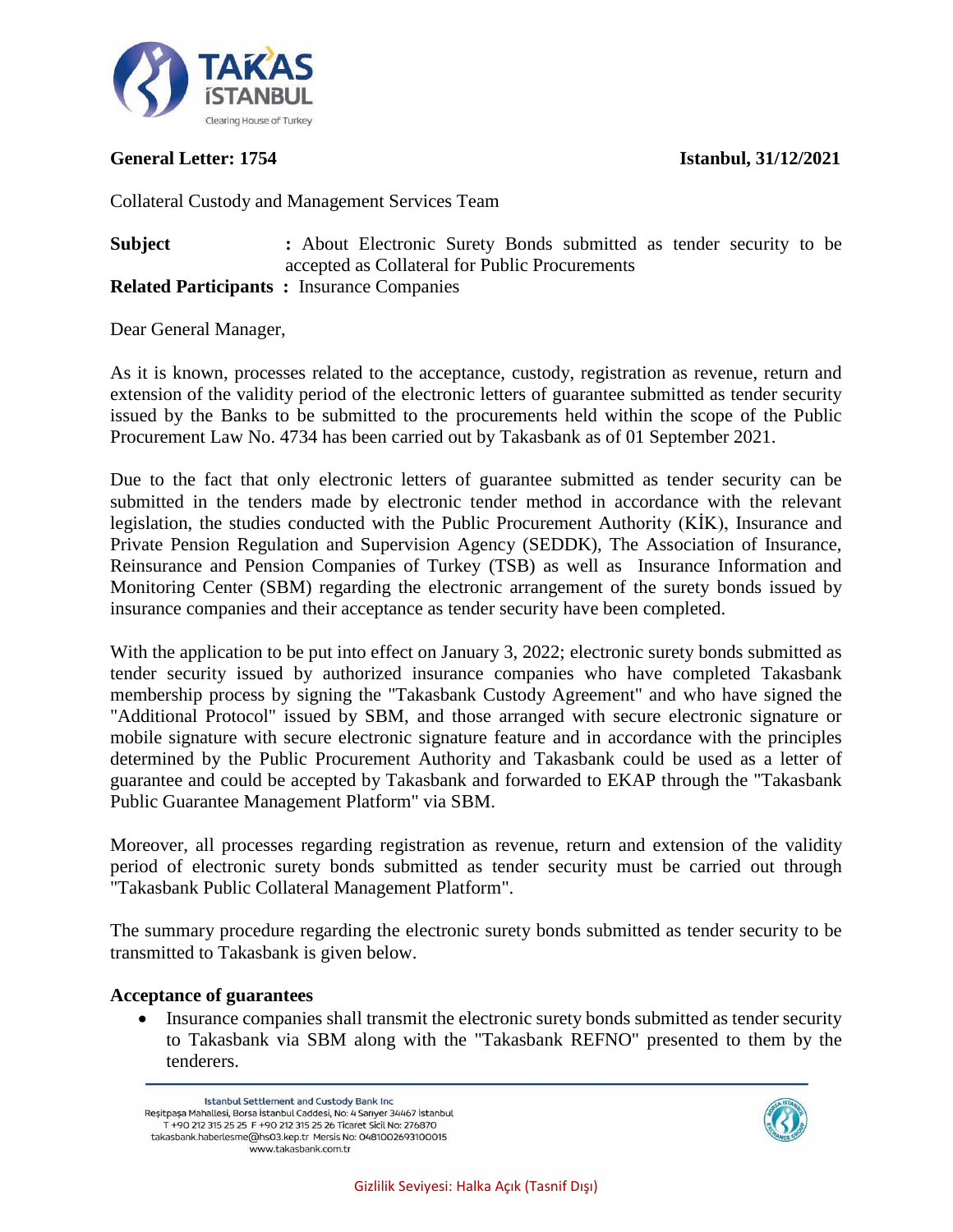

- Electronic surety bonds submitted as tender security issued in accordance with the principles set forth in the Istanbul Takas ve Saklama Bankası A.Ş. Public Collateral Management Service Procedure (Procedure) shall be accepted by Takasbank and transmitted to EKAP.
- Electronic surety bonds submitted as tender security that are not issued in accordance with the determined procedures and principles, format and standards shall not be accepted.

### **Registration as revenue and return process**

- Registration as revenue and return transactions are initiated upon the request of the relevant contracting authorities through the "Takasbank Public Collateral Management Platform". Takasbank, via SBM, transmits the request to the insurance company who issued the electronic surety bond submitted as tender security.
- In case a registration as revenue request is submitted by the Contracting Authority through Takasbank; the insurance company transfers the electronic surety bond submitted as tender security amount to be registered as revenue to the bank account of the relevant contracting authority which was forwarded by Takasbank.
- The relevant contracting authority checks the amount related to the compensation of the electronic surety bond submitted as tender security deposited in the bank account and makes a confirmation over the Takasbank Public Guarantee Management Platform that it has received the payment.

#### **Extension of the validity period transactions**

 Extension of the validity period transactions can be carried out within the framework of the procedures and principles set forth in Takasbank Procedure.

The procedure prepared regarding the procedures and principles of Takasbank Public Collateral Management Service, which includes acceptance, custody, transmission, registration as revenue, return and extension of the validity period and reporting processes of the electronic surety bond submitted as tender security transmitted to Takasbank, can be accessed from link [https://www.takasbank.com.tr/documents/prosedurler/procedure-on-public-collateral](https://www.takasbank.com.tr/documents/prosedurler/procedure-on-public-collateral-management-service_10012022.pdf)management-service 10012022.pdf; the user guide for the transactions to be made by insurance companies can be accessed from link [https://www.takasbank.com.tr/documents/kaynaklar/takasbanka-letilecek-gecici-elektronik](https://www.takasbank.com.tr/documents/kaynaklar/takasbanka-letilecek-gecici-elektronik-kefalet-senetleri-sigorta-sirketi-kilavuzu.pdf)[kefalet-senetleri-sigorta-sirketi-kilavuzu.pdf](https://www.takasbank.com.tr/documents/kaynaklar/takasbanka-letilecek-gecici-elektronik-kefalet-senetleri-sigorta-sirketi-kilavuzu.pdf) ; and the fee schedule for the service can be accessed from [https://www.takasbank.com.tr/documents/Document/public-collateral-management](https://www.takasbank.com.tr/documents/Document/public-collateral-management-service.pdf)[service.pdf](https://www.takasbank.com.tr/documents/Document/public-collateral-management-service.pdf) on our bank's website.

Our Bank's "Member Service and Support Team" can be reached from the e-mail address uye@takasbank.com.tr for membership processes and the business unit can be reached from the email address kamutemicg\_kik@takasbank.com.tr for operational processes.

Istanbul Settlement and Custody Bank Inc Reşitpaşa Mahallesi, Borsa İstanbul Caddesi, No: 4 Sarıyer 34467 İstanbul T +90 212 315 25 25 F +90 212 315 25 26 Ticaret Sicil No: 276870 takasbank.haberlesme@hs03.kep.tr Mersis No: 0481002693100015 www.takasbank.com.tr